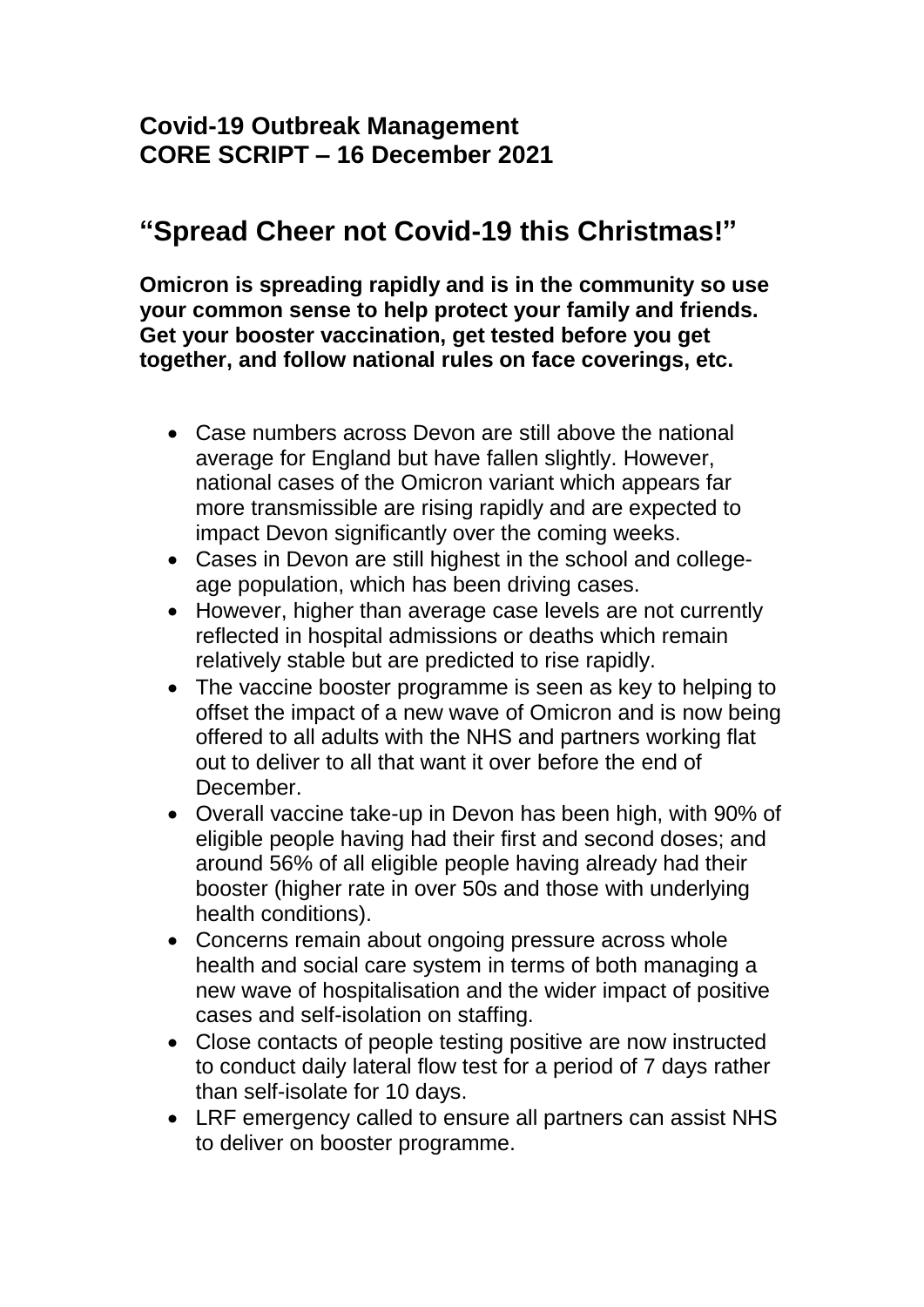### **Key Public health messages:**

People should continue to be cautious, use their common sense and follow basic public health advice on hand washing, the use of face masks in public spaces, regular testing and/or testing before meeting up, self-isolating if symptomatic and regular testing if a close contact with someone with a positive Covid case, etc.

People should avoid unnecessary close contact indoors where possible but where people do meet up over Christmas they should test before-hand, be mindful of basic hygiene, and ensure good ventilation.

Vaccination (for both Covid and Flu) and getting a Booster as soon as possible is seen as key to helping to manage the expected wave of Omicron and limiting pressure on already stretched health and care services.

**Across our hospitals some of the sickest patients in intensive care are not vaccinated. You stand the greatest chance against Covid if you are triple vaccinated, and if you haven't had any yet, it's not too late. The more you do to progress your vaccination status the better protected you are against Covid.**

Coronavirus vaccination take up in Devon has been high and this needs to be the same for the booster programme.

People should observe national guidance as it changes to help keep their families and loved ones safe and help protect the NHS and social care system from being swamped.

## **Other key messages**

#### **Hospitals and health service**

- Hospitals admissions for Covid have so far remained stable across Devon Plymouth and Torbay but are predicted to rise.
- Hospitals are already experiencing extreme pressures with the Ambulance Service and Emergency Departments very busy.
- NHS and other frontline staff will need to be redeployed to support the booster programme leading to likely cancellation of some non-urgent work.
- Primary care services will focus on urgent clinical need as well as supporting the vaccination programme. Patients should continue to contact their GP practice for urgent health advice but are urged to consider calling in the new year if it can wait, or if they can get help from another service such as a pharmacy.
- Cancer checks will continue to be prioritised. People who are concerned about symptoms which could be cancer should continue to contact their GP.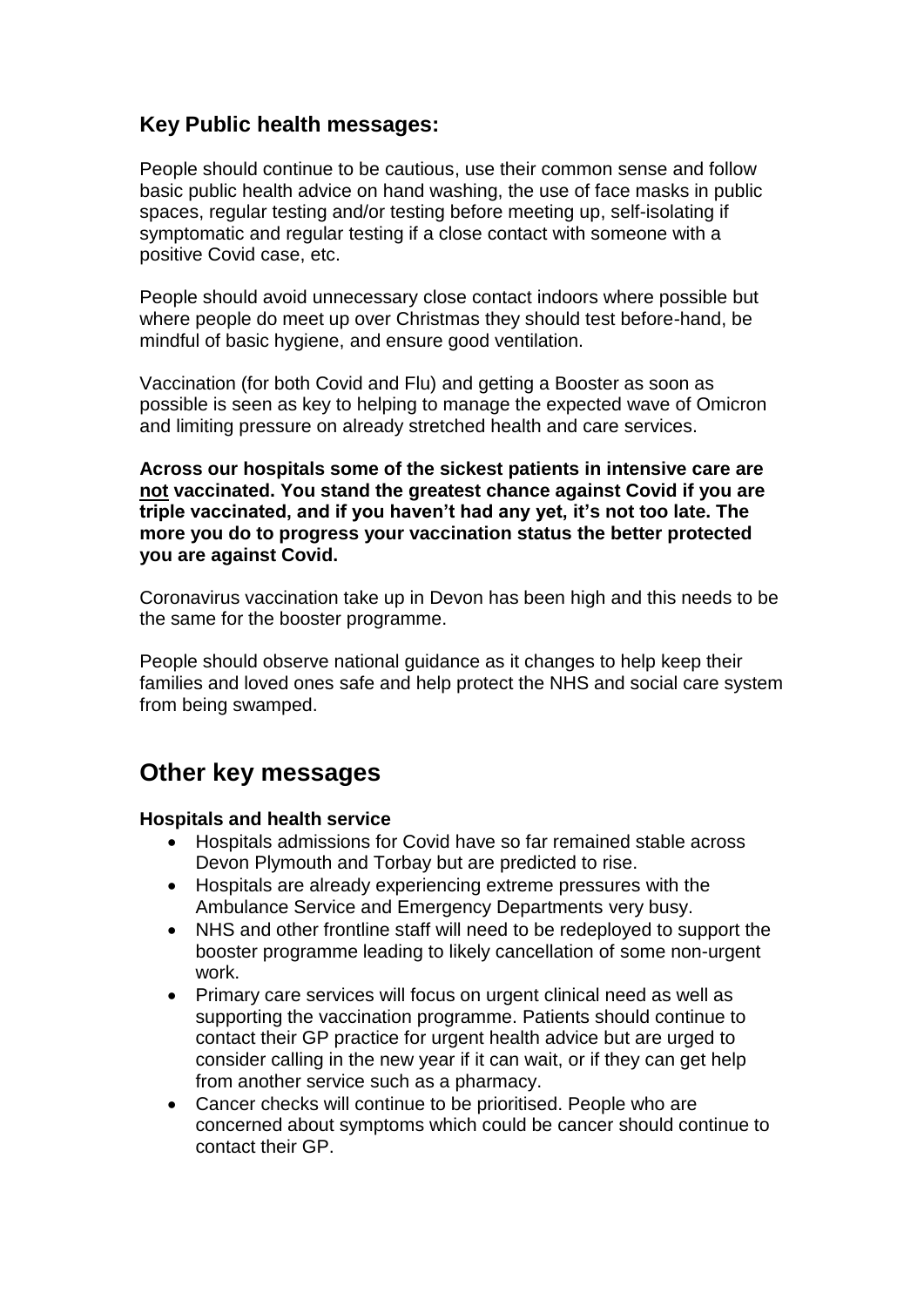#### **Mass vaccination**

- Numbers double vaccinated across Devon is high (90%+) but targeted work ongoing to promote where uptake has been lower.
- Third doses for people with underlying conditions are progressing and the housebound and vulnerable are being prioritised with plans in place to deliver the required 10,000 vaccinations to people who are housebound by Christmas day.
- **Booster vaccinations are now available to all eligible adults, and demand is high.**
- Around 56% of all eligible people have already had their booster (with higher rate in over 50s and those with underlying health conditions).
- **A major acceleration in the booster programme will take place over the next few weeks.** Meeting the national target of ensuring everyone can have a booster jab by the end of January means doubling the weekly rate in Devon from 55,0000 to 112,000 doses.
- Extra capacity is being put into the national booking system (people should not ring their GP for a vaccination appointment)
- Large vaccination centres will scale-up to operate 7-days per week with extended opening hours. Vaccinations will be offered at the majority of sites on the Bank Holidays of Monday 27, and Tuesday 28 December (but staff will be given a well-earned break on Christmas Day, Boxing Day and New Year's Day).
- Additional local drop-in and pop-up clinics are being planned alongside more GP-led Primary Care Network centres and additional Community Pharmacy capacity. Drop-in/pop-up clinics will be advertised through media and social media when they are available and when sites have availability.
- **Local people are asked to be patient with staff and volunteers, who are continuing to work tirelessly.**
- **People should book their vaccines wherever possible**
- Extra volunteers not currently needed due to existing offers of support but this under constant review.

#### **Care Homes and vulnerable people**

- Rates among older people are relatively low generally, with some isolated instances of outbreak. However, the whole care sector continues to be under pressure.
- Previous vaccination programme highly effective with high take up among older people and care staff but concerns over long term effectiveness mean winter booster programme now being rolled out,
- Concerns remain over the impact of Covid leading to further staff shortages

#### **Schools and education**

 Despite higher case rates among school-age population, school attendance has been higher than the England average